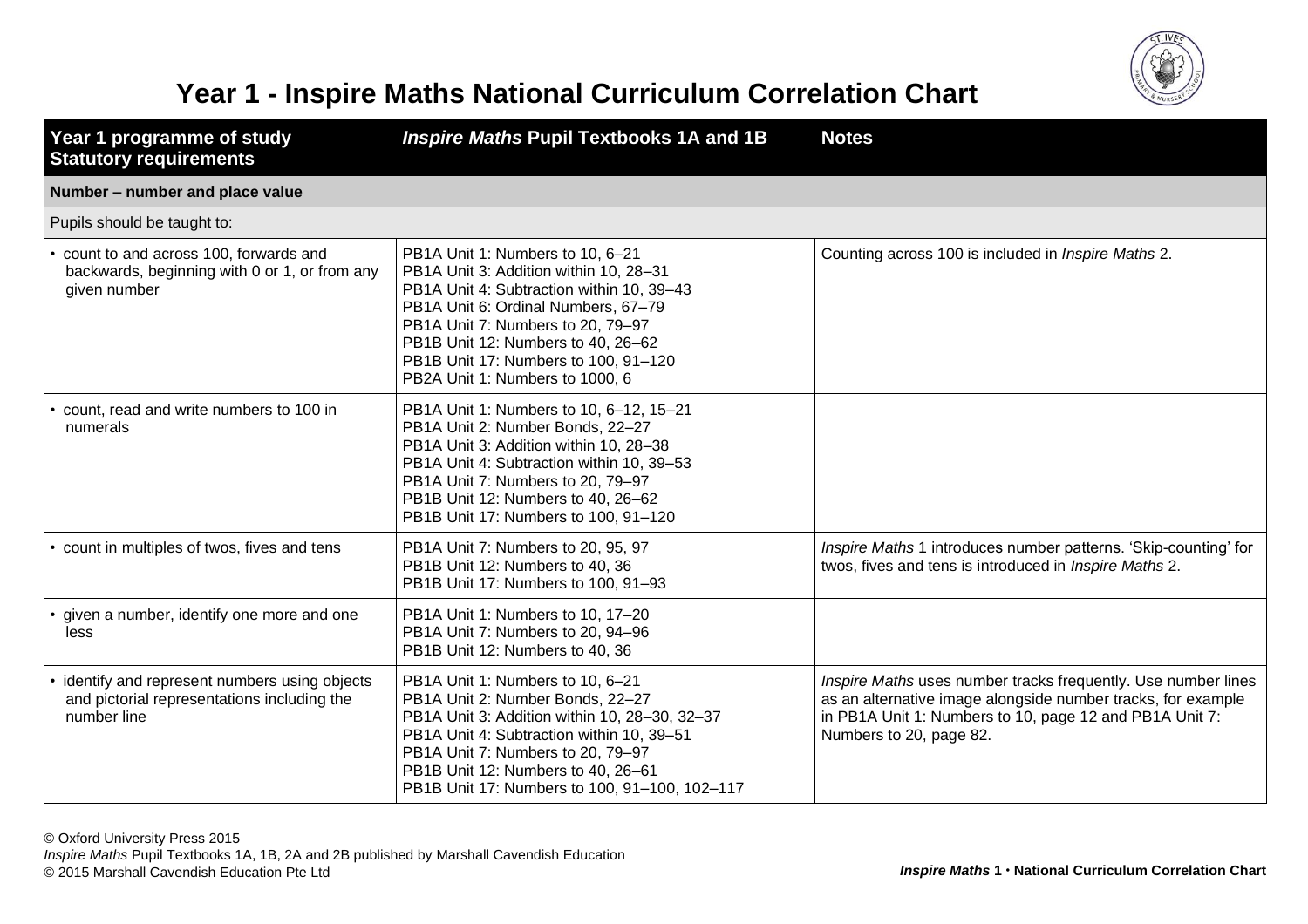

| • use the language of: equal to, more than, less<br>than (fewer), most, least                                              | PB1A Unit 1: Numbers to 10, 13-16<br>PB1A Unit 3: Addition within 10, 30, 38<br>PB1A Unit 4: Subtraction within 10, 40<br>PB1A Unit 7: Numbers to 20, 88-97<br>PB1B Unit 12: Numbers to 40, 31-36<br>PB1B Unit 17: Numbers to 100, 95-101                                                                                                                                                                                                            | Include 'equal to' when comparing. For example, in PB1A, page<br>13, question 1: 'The number of children is <b>equal to</b> the number<br>of apples.'<br>Include the vocabulary of 'most' and 'fewest' when comparing.<br>For example, in PB1A, page 15, question 5: 'Which train has<br>the most? Which train has the least?' |
|----------------------------------------------------------------------------------------------------------------------------|------------------------------------------------------------------------------------------------------------------------------------------------------------------------------------------------------------------------------------------------------------------------------------------------------------------------------------------------------------------------------------------------------------------------------------------------------|--------------------------------------------------------------------------------------------------------------------------------------------------------------------------------------------------------------------------------------------------------------------------------------------------------------------------------|
| • read and write numbers from 1 to 20 in<br>numerals and words.                                                            | PB1A Unit 1: Numbers to 10, 6-12<br>PB1A Unit 7: Numbers to 20, 84                                                                                                                                                                                                                                                                                                                                                                                   |                                                                                                                                                                                                                                                                                                                                |
| Number - addition and subtraction                                                                                          |                                                                                                                                                                                                                                                                                                                                                                                                                                                      |                                                                                                                                                                                                                                                                                                                                |
| Pupils should be taught to:                                                                                                |                                                                                                                                                                                                                                                                                                                                                                                                                                                      |                                                                                                                                                                                                                                                                                                                                |
| • read, write and interpret mathematical<br>statements involving addition (+), subtraction<br>$(-)$ and equals $(=)$ signs | PB1A Unit 3 Addition within 10, 28-30, 32-38<br>PB1A Unit 4: Subtraction within 10, 39-41, 43-53<br>PB1A Unit 7: Numbers to 20, 83, 85<br>PB1A Unit 8: Addition and Subtraction within 20, 98-104,<br>106-109<br>PB1B Unit 12: Numbers to 40, 28-29, 36-62<br>PB1B Unit 13: Mental Calculations, 63, 65-67, 69<br>PB1B Unit 14: Multiplication, 70-78<br>PB1B Unit 17: Numbers to 100, 93, 102-117, 120<br>PB1B Unit 19: Money (2), 132-133, 136-143 | To introduce 'not equal to', expand the teaching sequence in<br>TG1A, page 48, question 1, to include more guidance on what<br>the equals symbol means, and why it couldn't be used<br>between, e.g. $6 + 2$ and 6: because these are <i>not</i> equal.                                                                        |
| • represent and use number bonds and related<br>subtraction facts within 20                                                | PB1A Unit 2: Number Bonds, 22-27<br>PB1A Unit 3: Addition within 10, 32-38<br>PB1A Unit 4: Subtraction within 10, 44-51<br>PB1A Unit 7: Numbers to 20, 83<br>PB1A Unit 8: Addition and Subtraction within 20, 98-105<br>PB1B Unit 12: Numbers to 40, 37-62<br>PB1B Unit 13: Mental Calculations, 63-69<br>PB1B Unit 17: Numbers to 100, 102-120<br>PB1B Unit 19: Money (2), 132-143                                                                  |                                                                                                                                                                                                                                                                                                                                |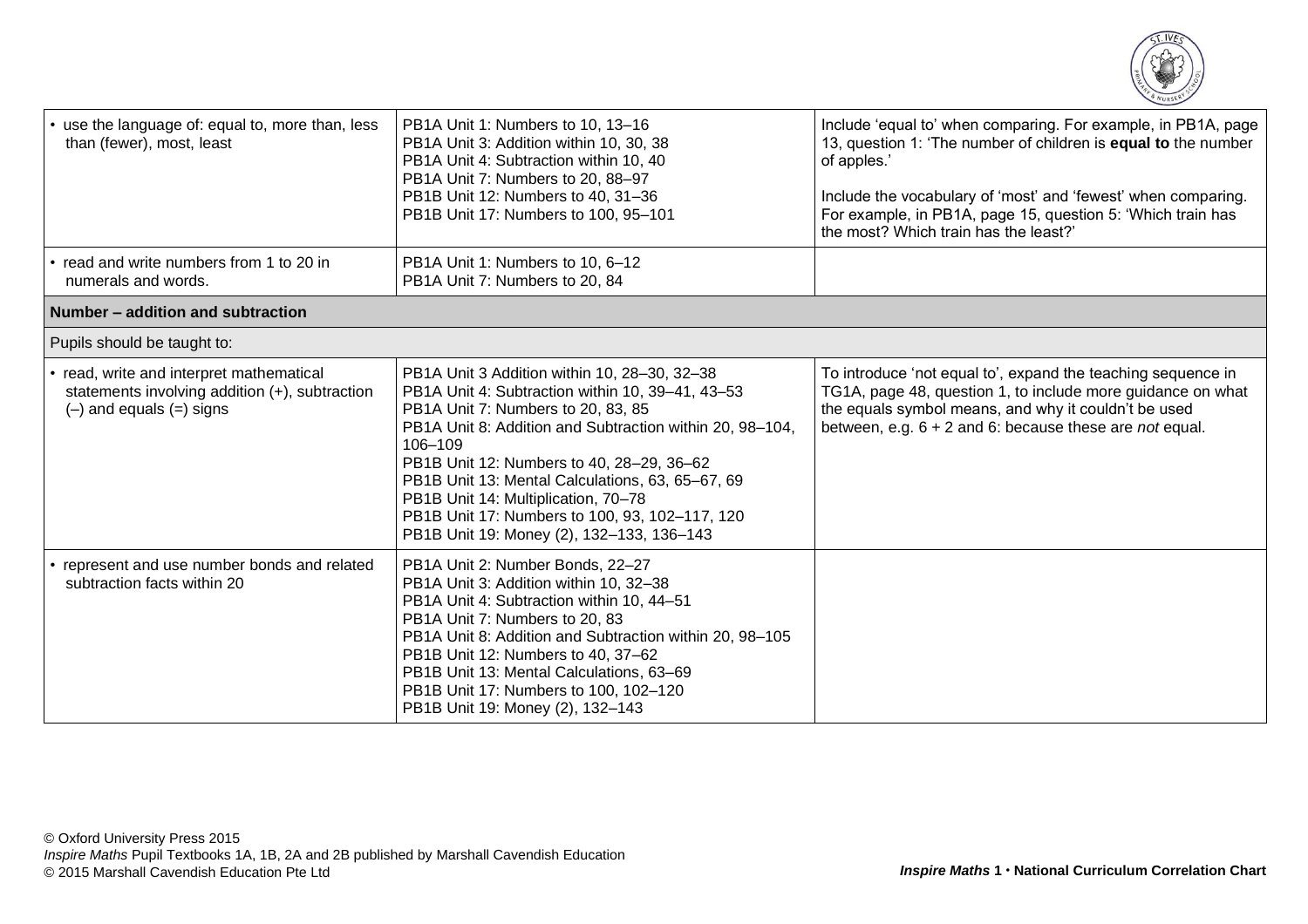

| add and subtract one-digit and two-digit<br>numbers to 20, including zero                                                                                                                            | PB1A Unit 3: Addition within 10, 28-38<br>PB1A Unit 4: Subtraction within 10, 39-53<br>PB1A Unit 7: Numbers to 20, 83, 85, 94-96<br>PB1A Unit 8: Addition and Subtraction within 20, 98-109<br>PB1B Unit 12: Numbers to 40, 37-62<br>PB1B Unit 13: Mental Calculations, 63-69<br>PB1B Unit 14: Multiplication, 70-75<br>PB1B Unit 17: Numbers to 100, 102-120<br>PB1B Unit 19: Money (2), 132-143 |                                                                                                                   |
|------------------------------------------------------------------------------------------------------------------------------------------------------------------------------------------------------|---------------------------------------------------------------------------------------------------------------------------------------------------------------------------------------------------------------------------------------------------------------------------------------------------------------------------------------------------------------------------------------------------|-------------------------------------------------------------------------------------------------------------------|
| • solve one-step problems that involve addition<br>and subtraction, using concrete objects and<br>pictorial representations, and missing number<br>problems such as $7 = \square - 9$ .              | PB1A Unit 3: Addition within 10, 34-38<br>PB1A Unit 4: Subtraction within 10, 46-49, 52-53<br>PB1A Unit 7: Numbers to 20, 93-97<br>PB1A Unit 8: Addition and Subtraction within 20, 106-109<br>PB1B Unit 12: Numbers to 40, 39-62<br>PB1B Unit 19: Money (2), 132-143                                                                                                                             |                                                                                                                   |
| Number - multiplication and division                                                                                                                                                                 |                                                                                                                                                                                                                                                                                                                                                                                                   |                                                                                                                   |
| Pupils should be taught to:                                                                                                                                                                          |                                                                                                                                                                                                                                                                                                                                                                                                   |                                                                                                                   |
| • solve one-step problems involving<br>multiplication and division, by calculating the<br>answer using concrete objects, pictorial<br>representations and arrays with the support of<br>the teacher. | PB1B Unit 14: Multiplication, 70-78<br>PB1B Unit 15: Division, 79-83                                                                                                                                                                                                                                                                                                                              |                                                                                                                   |
| Number – fractions                                                                                                                                                                                   |                                                                                                                                                                                                                                                                                                                                                                                                   |                                                                                                                   |
| Pupils should be taught to:                                                                                                                                                                          |                                                                                                                                                                                                                                                                                                                                                                                                   |                                                                                                                   |
| • recognise, find and name a half as one of two<br>equal parts of an object, shape or quantity                                                                                                       | PB2B Unit 12: Fractions, 32-42                                                                                                                                                                                                                                                                                                                                                                    | Inspire Maths 2 introduces half of an object or shape as part of<br>coverage of small-denominator fractions.      |
| • recognise, find and name a quarter as one of<br>four equal parts of an object, shape or<br>quantity.                                                                                               | PB2B Unit 12: Fractions, 32-42                                                                                                                                                                                                                                                                                                                                                                    | Inspire Maths 2 introduces a quarter of an object or shape as<br>part of coverage of small-denominator fractions. |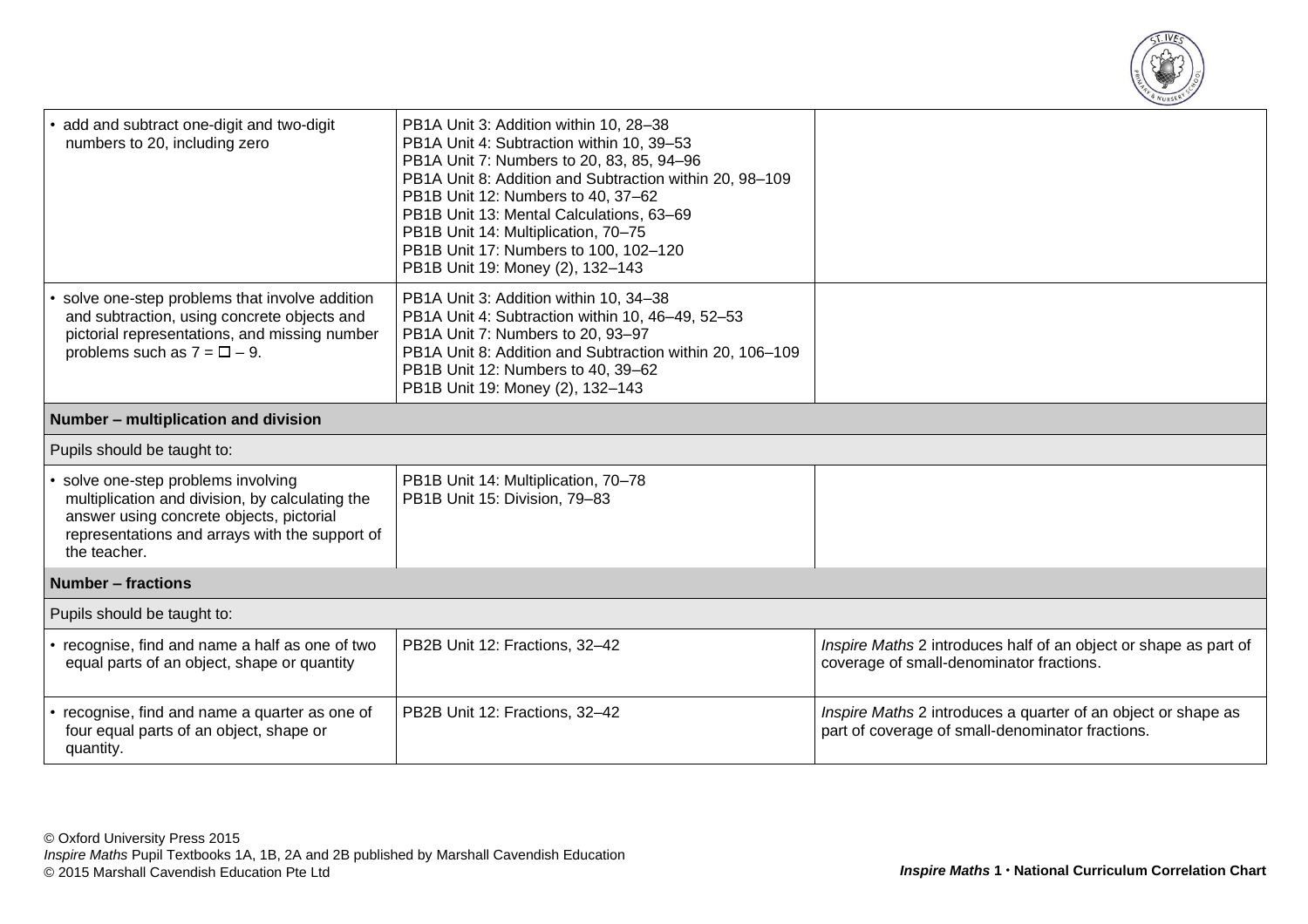

| <b>Measurement</b>                                                                                                                                                                                                                                                                                                                                                                                 |                                                                                                                                                    |                                                                                                                                                                                                |
|----------------------------------------------------------------------------------------------------------------------------------------------------------------------------------------------------------------------------------------------------------------------------------------------------------------------------------------------------------------------------------------------------|----------------------------------------------------------------------------------------------------------------------------------------------------|------------------------------------------------------------------------------------------------------------------------------------------------------------------------------------------------|
| Pupils should be taught to:                                                                                                                                                                                                                                                                                                                                                                        |                                                                                                                                                    |                                                                                                                                                                                                |
| compare, describe and solve practical<br>problems for:<br>• lengths and heights [for example, long/short,<br>longer/shorter, tall/short, double/half]<br>• mass/weight [for example, heavy/light,<br>heavier than, lighter than]<br>• capacity and volume [for example, full/empty,<br>more than, less than, half, half full, quarter]<br>• time [for example, quicker, slower, earlier,<br>later] | PB1A Unit 9: Length, 110-126<br>PB1B Unit 10: Mass, 6-17<br>PB2B Unit 14: Volume, 79-84<br>PB2B Unit 13: Time, 69-73, 78                           | Discuss times of day, including 'earlier', 'later' in TG1B, Unit 16,<br>page 158.<br>Find opportunities throughout the school day to discuss length<br>of time, including 'quicker', 'slower'. |
| measure and begin to record the following:<br>• lengths and heights<br>• mass/weight<br>• capacity and volume<br>• time (hours, minutes, seconds)                                                                                                                                                                                                                                                  | PB1A Unit 9: Length, 119-126<br>PB1B Unit 10: Mass, 11-17<br>PB2B Unit 14: Volume, 83-84<br>PB1B Unit 16: Time, 84-90<br>PB2B Unit 13: Time, 74-77 | Telling the time is covered in <i>Inspire Maths</i> 1. Time in the sense<br>of time taken, or elapsed time, is introduced in <i>Inspire Maths</i> 2.                                           |
| recognise and know the value of different<br>denominations of coins and notes                                                                                                                                                                                                                                                                                                                      | PB1B Unit 18: Money (1), 121-131                                                                                                                   |                                                                                                                                                                                                |
| sequence events in chronological order using<br>language [for example, before and after, next,<br>first, today, yesterday, tomorrow, morning,<br>afternoon and evening]                                                                                                                                                                                                                            | PB1B Unit 16: Time, 85-89<br>PB2B Unit 13: Time, 69-73                                                                                             | Extend teaching sequences for TG1B, page 159, question 3;<br>page 161, questions 2-4; page 162, question5 to introduce the<br>language of sequencing.                                          |
| recognise and use language relating to dates,<br>including days of the week, weeks, months<br>and years                                                                                                                                                                                                                                                                                            |                                                                                                                                                    | Find opportunities throughout the school day to introduce this<br>vocabulary.                                                                                                                  |
| • tell the time to the hour and half past the hour<br>and draw the hands on a clock face to show<br>these times.                                                                                                                                                                                                                                                                                   | PB1B Unit 16: Time, 84-90                                                                                                                          | As an additional activity to PrB1B, page 26, question 3 and<br>page 28, question 2 ask pupils to 'draw on the hands' to clocks.                                                                |

**Measurement**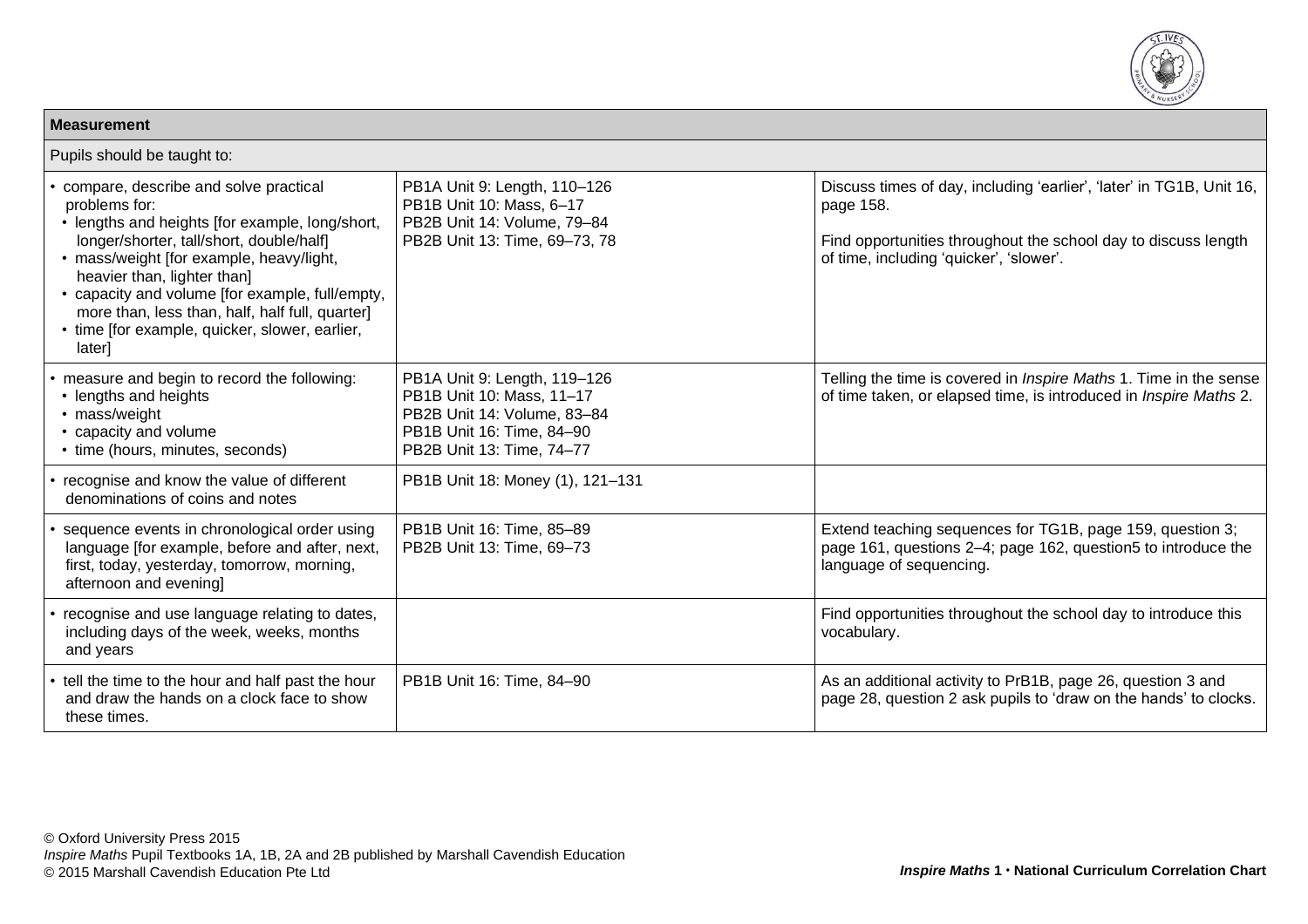

| Geometry – properties of shapes                                                                                                                     |                                                                                             |                                                                                                                            |  |  |
|-----------------------------------------------------------------------------------------------------------------------------------------------------|---------------------------------------------------------------------------------------------|----------------------------------------------------------------------------------------------------------------------------|--|--|
| Pupils should be taught to:                                                                                                                         |                                                                                             |                                                                                                                            |  |  |
| recognise and name common 2-D and 3-D<br>shapes, including:<br>• 2-D shapes [for example, rectangles<br>(including squares), circles and triangles] | PB1A Unit 5: Shapes and Patterns, 54-61<br>PB2B Unit 17: Shapes and Patterns, 120-125       |                                                                                                                            |  |  |
| • 3-D shapes [for example, cuboids (including<br>cubes), pyramids and spheres].                                                                     | PB2B Unit 17: Shapes and Patterns, 129-131                                                  | 3-D shapes are introduced in <i>Inspire Maths</i> 2. Extend PB2B,<br>Unit 17 to include spheres and pyramids.              |  |  |
| Geometry - position and direction                                                                                                                   |                                                                                             |                                                                                                                            |  |  |
| Pupils should be taught to:                                                                                                                         |                                                                                             |                                                                                                                            |  |  |
| describe position, direction and movement,<br>including whole, half, quarter and three-quarter<br>turns.                                            | PB1A Unit 6 Ordinal Numbers, 67-78<br>Inspire Maths 2 National Curriculum Correlation Chart | Left and right covered on PB1A, Unit 6 pages 67-78. Inspire<br>Maths 2 National Curriculum Chart further details coverage. |  |  |